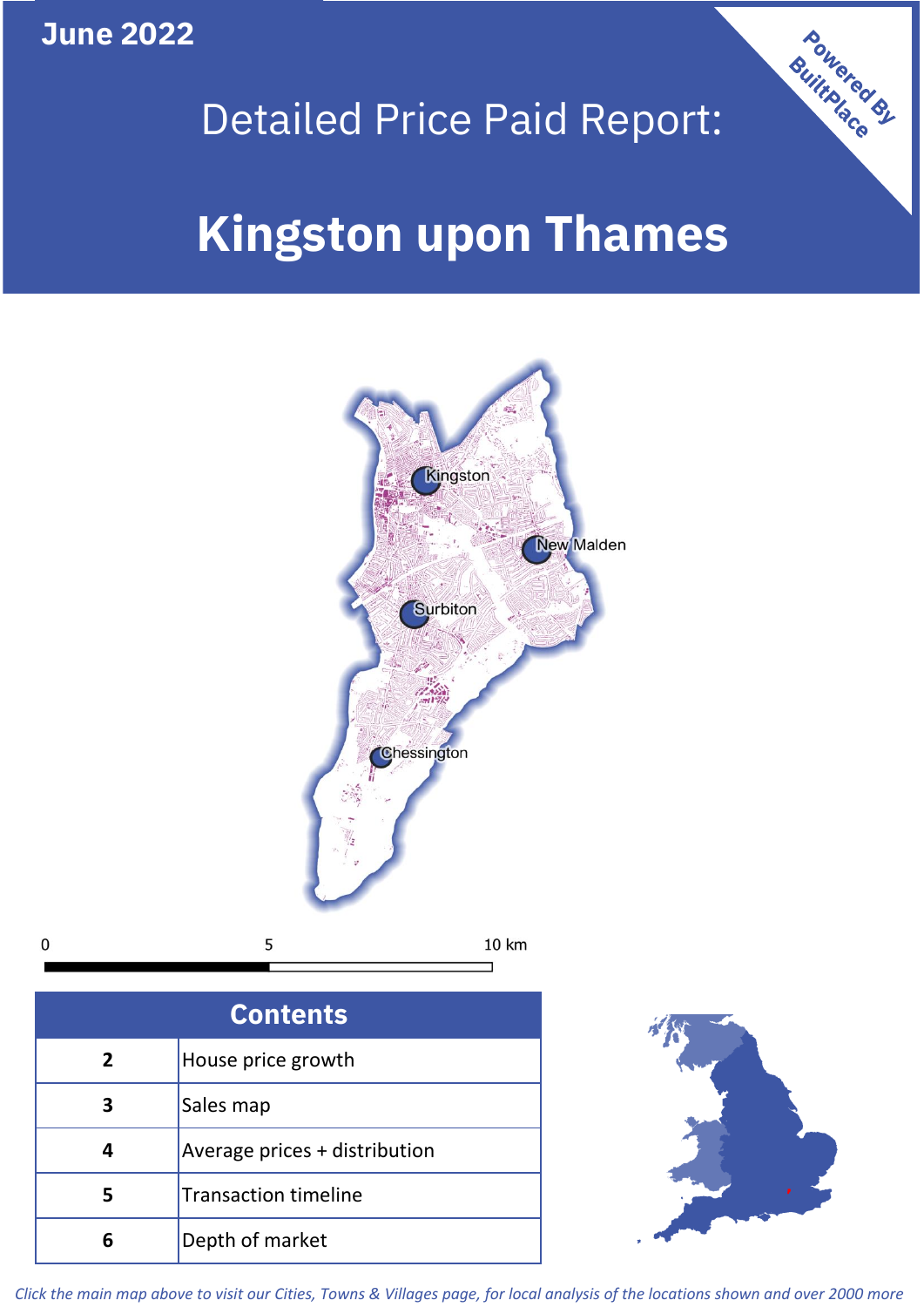#### **Headline Data**

|                     | <b>Current level</b> | 3 month  | <b>Annual</b> | 5 year | 10 year |
|---------------------|----------------------|----------|---------------|--------|---------|
| <b>House prices</b> | £528,433             | $-0.6%$  | 5.1%          | 8.2%   | 68.4%   |
| <b>Transactions</b> | 2,437                | $-11.0%$ | 27.5%         | 16.2%  | 8.2%    |

# **House Price Growth (April 2022 data)**

#### *Annual Change in House Prices*



House prices in Kingston upon Thames grew by 5.1% in the 12 months to April 2022 (based on 3-month smoothed data). By comparison national house prices grew by 10.7% and prices in London grew by 6.7% over the same period.

Kingston upon Thames house prices are now 63.7% above their previous peak in 2007, compared to +76.7% for London and +52.9% across England.



#### *Year-To-Date Change in House Prices, December to April*

Local prices have fallen by 0.5% in 2022 so far, compared to growth of 1.6% over the same period last year.

#### *Source: OS OpenData; UK House Price Index (Contains HM Land Registry data © Crown copyright)*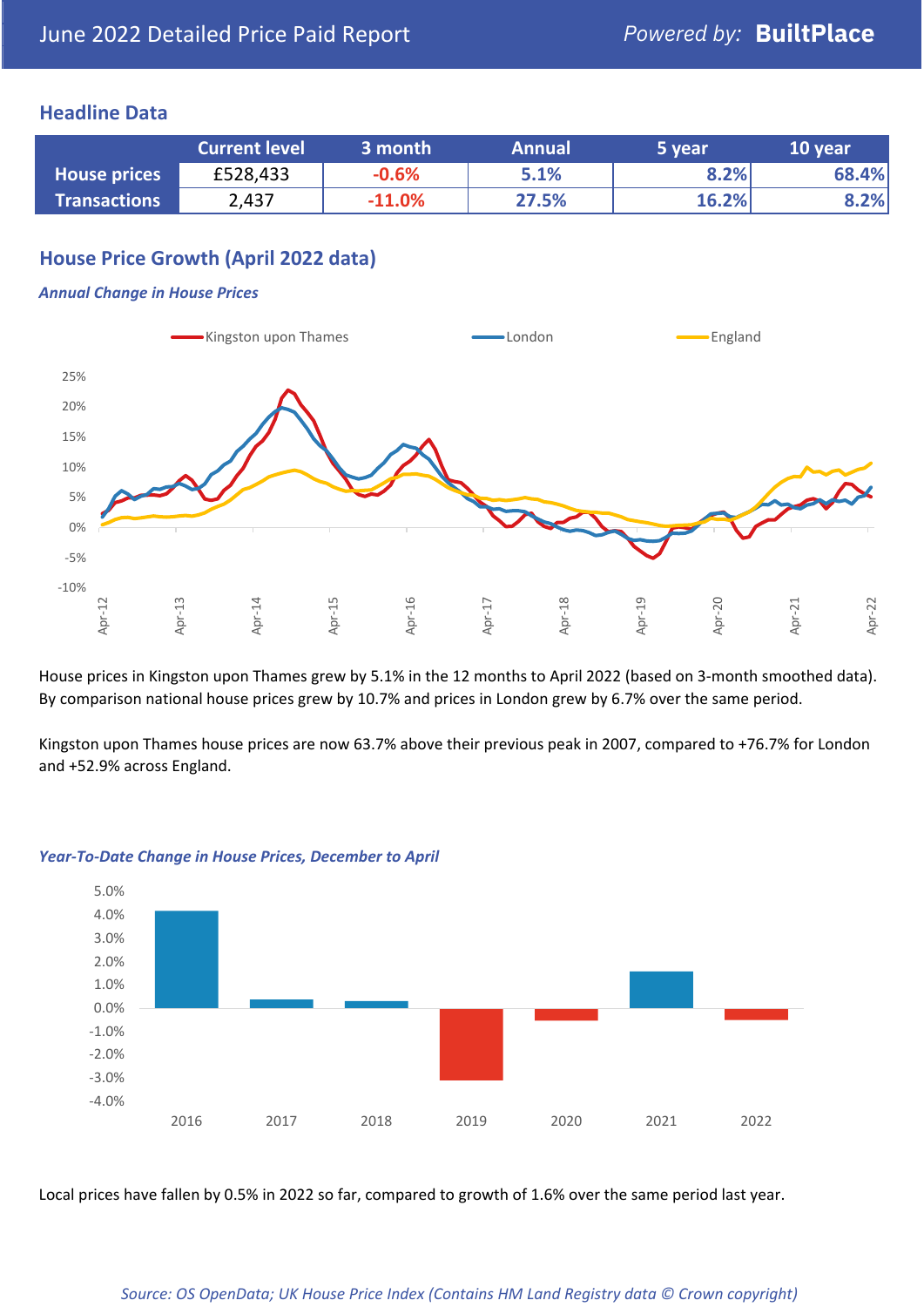# **House Price Map**

*12 months to April 2022*



*Each point is one postcode, coloured by the average value relative to all sales in this local authority (price bands are LA-specific quintiles).*

# **Map Key**

| Min      | <b>Max</b> |                            |
|----------|------------|----------------------------|
| Up to    | £357,000   | 1st quintile / lowest 20%  |
| £357,000 | £462,000   | 2nd quintile               |
| £462,000 | £604,000   | 3rd quintile               |
| £604,000 | £830,000   | 4th quintile               |
| £830,000 | and over   | 5th quintile / highest 20% |

*Source: OS OpenData; UK House Price Index (Contains HM Land Registry data © Crown copyright)*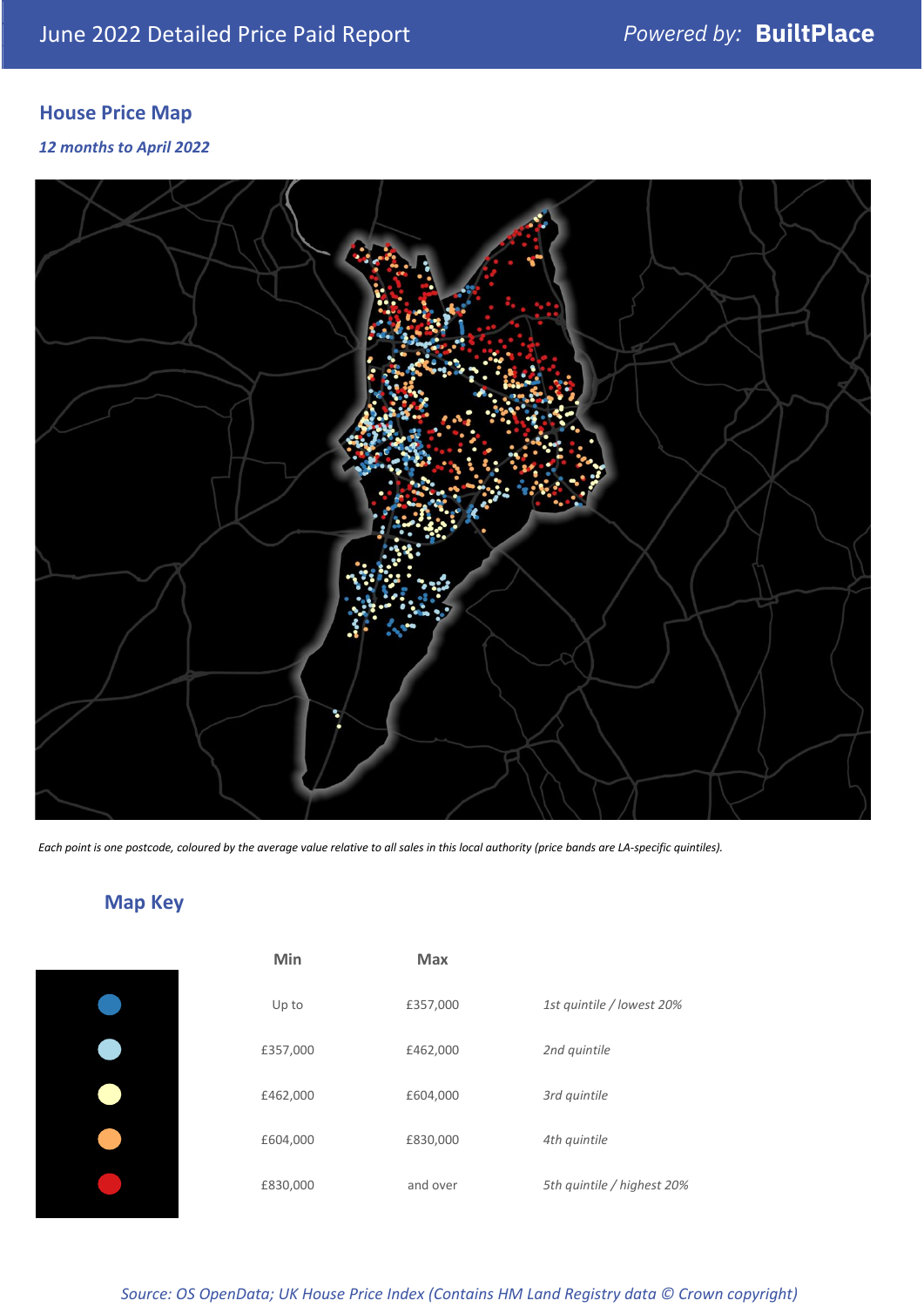# **Average House Price by Property Type**

#### *12 months to April 2022*



|                 | <b>New</b>           | <b>Second hand</b> |  |  |
|-----------------|----------------------|--------------------|--|--|
| <b>Flat</b>     | £570,374             | £384,283           |  |  |
| <b>Terraced</b> | No recorded<br>sales | £578,161           |  |  |
| Semi-detached   | No recorded<br>sales | £766,253           |  |  |
| <b>Detached</b> | No recorded<br>sales | £1,348,926         |  |  |

## **House Price Distribution by Year**

*All properties, by price band and calendar year (2020 = year to date)*

|                    | 1997 | 2002 | 2007 | 2012 | 2017 | 2019 | 2020 |
|--------------------|------|------|------|------|------|------|------|
| <b>Under £100k</b> | 56%  | 3%   | 0%   | 0%   | 0%   | 0%   | 0%   |
| £100-200k          | 36%  | 49%  | 13%  | 11%  | 1%   | 1%   | 3%   |
| E200-300k          | 5%   | 33%  | 41%  | 35%  | 9%   | 8%   | 7%   |
| £300-400k          | 1%   | 9%   | 23%  | 22%  | 23%  | 19%  | 16%  |
| £400-500k          | 1%   | 3%   | 12%  | 15%  | 21%  | 19%  | 15%  |
| £500k-1m           | 0%   | 3%   | 9%   | 14%  | 39%  | 42%  | 48%  |
| £1-2m              | 0%   | 1%   | 1%   | 2%   | 6%   | 9%   | 10%  |
| <b>Over £2m</b>    | 0%   | 0%   | 0%   | 0%   | 1%   | 1%   | 1%   |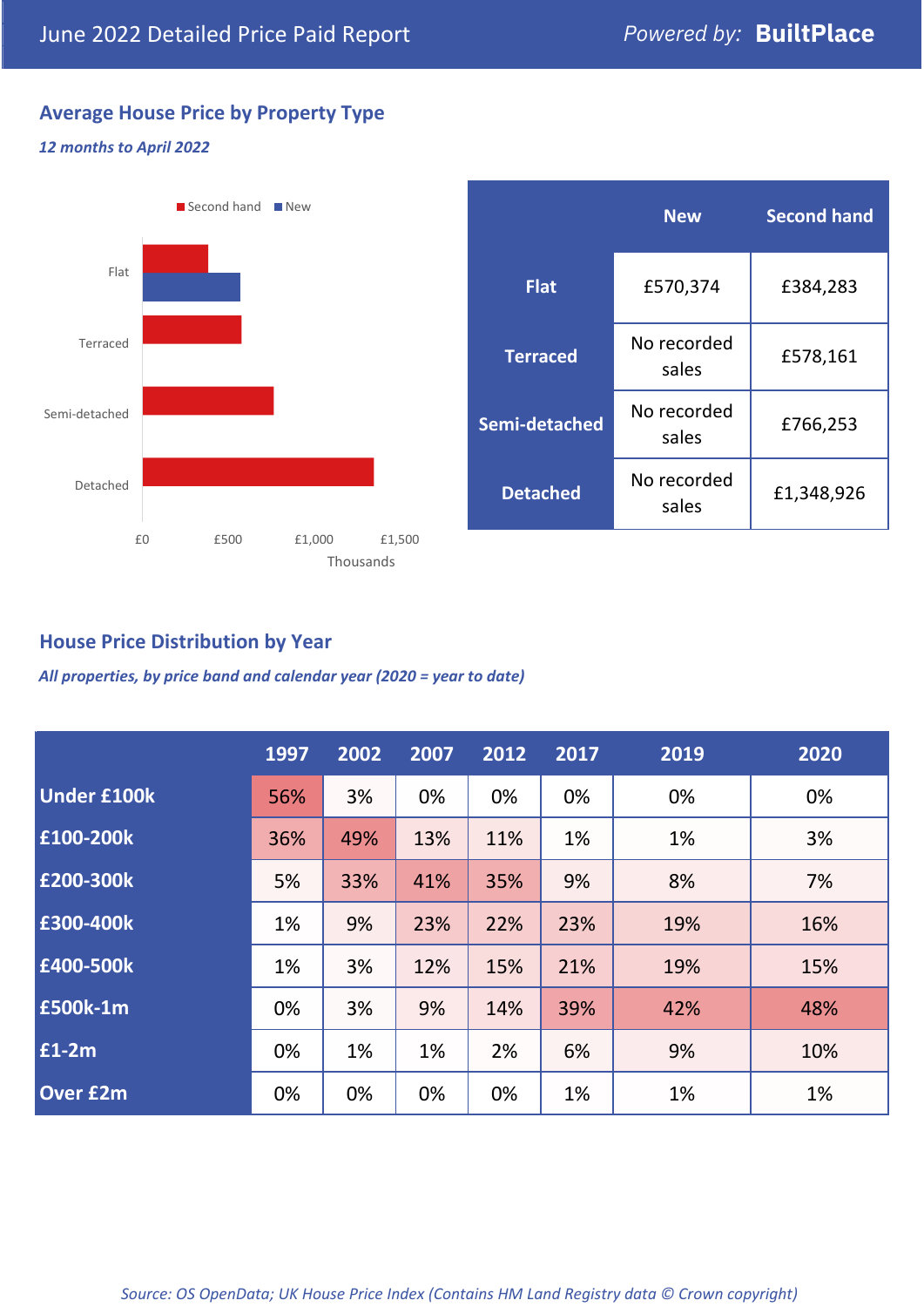## **Transactions (February 2022 data)**

*Annual Transactions, Indexed (2001-05 average = 100)*



There were 2,437 transactions in Kingston upon Thames during the 12 months to February 2022. This is 64% of the average from 2001-05 and suggests activity is significantly below pre-downturn levels.

Transactions in Kingston upon Thames have fallen by 20.3% since 2014, compared to changes of -21.3% for London and - 7.7% for England.



#### *Cash and New Build Sales as % of Total, by Year*

*Note: The data on this page EXCLUDES transactions identified as transfers under a power of sale/repossessions, buy-to-lets (where they can be identified by a mortgage), and transfers to non-private individuals - i.e. it comprises only Land Registry 'A' data.*